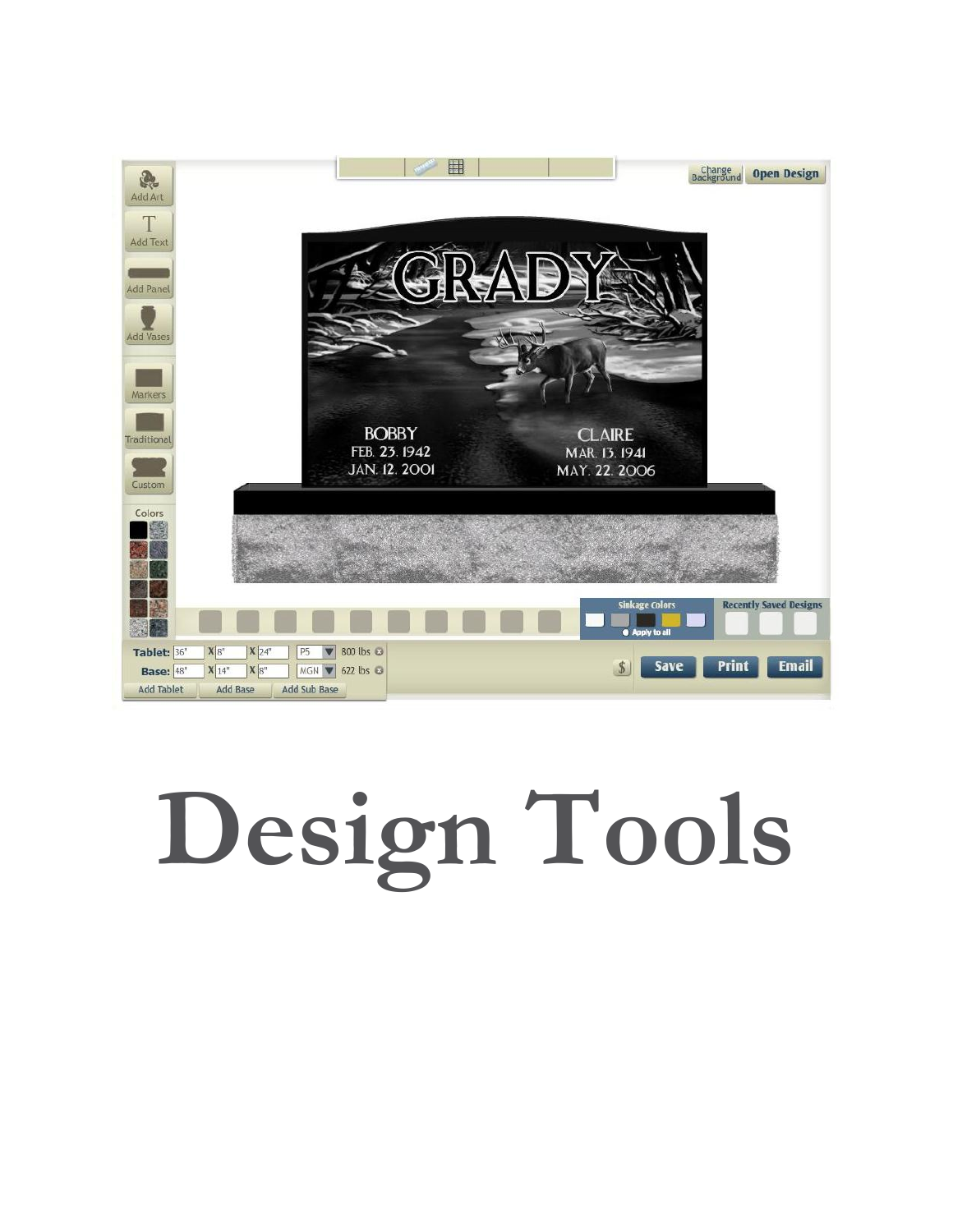# **Fewell Monument Design Tools**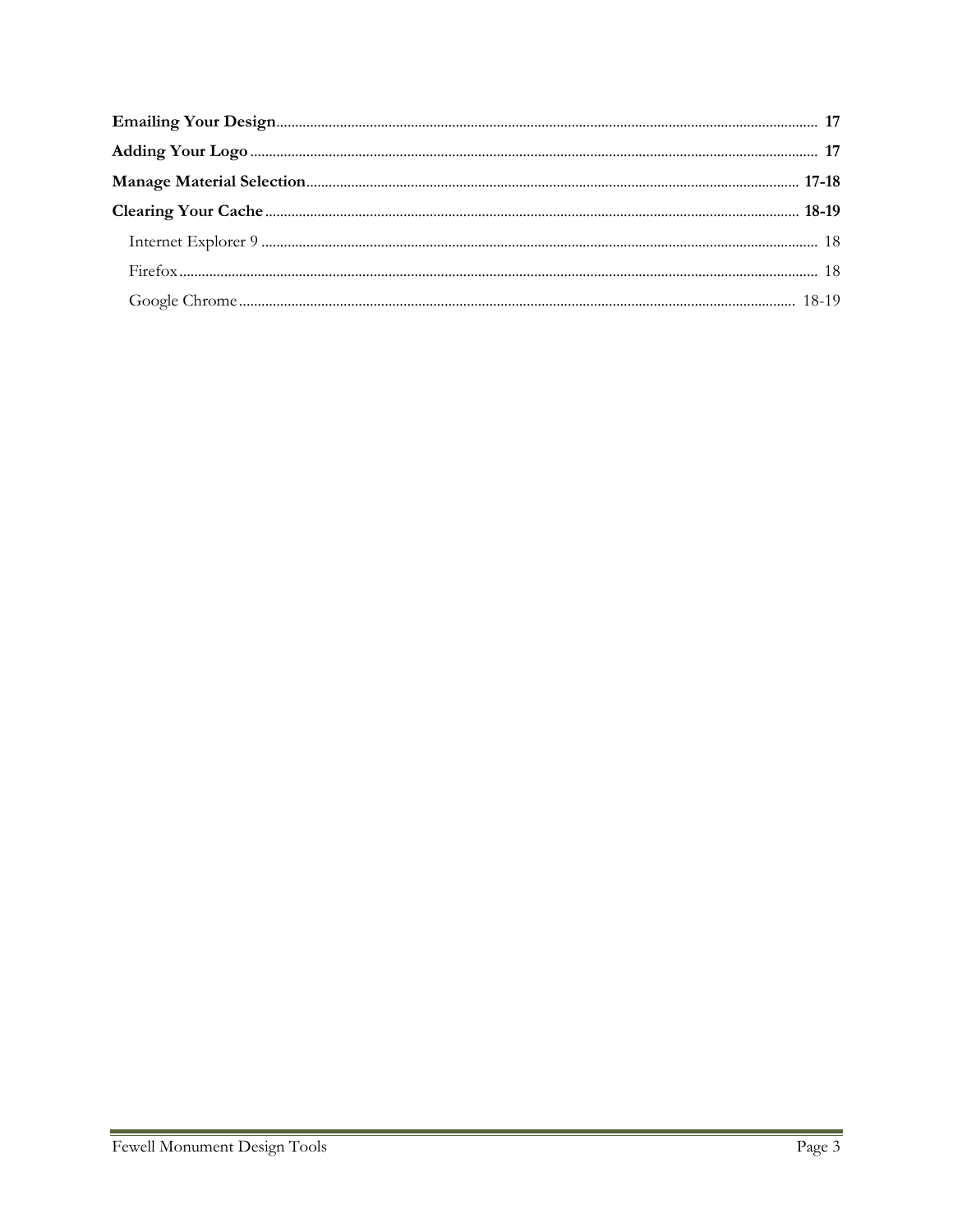# **Creating From a Template**

### **From the Brochure Folders**

- 1. Click "Open Design"
- 2. Click "FMC Brochures"
- 3. Click on brochure title (example: Spring 2011)
- 4. Choose Design (example: Deer98)
- 5. Design, including text, will appear
- 6. Edit Text
	- o Click on Family Name
	- o A box will appear around name
	- o Click "Edit Text"
	- o Delete name in example and replace with your Family Name
	- o Click "Done"
	- o Repeat process for given names & dates
- 7. When finished, click "Save" in bottom right corner
- 8. When dialogue box appears, type the Family Name in "Design Name" box
- 9. Choose where to save your project (Example: Customer Projects)
- 10. Click "Save"
- 11. To double check, click "Open Designs"
- 12. Click "Customer Projects" and your new design should appear first in the list
- 13. To delete a project, place pointer over the thumbnail and an "X" will appear in the top right corner.
	- o Click the "X"
	- o Click "Yes" in the pop-up box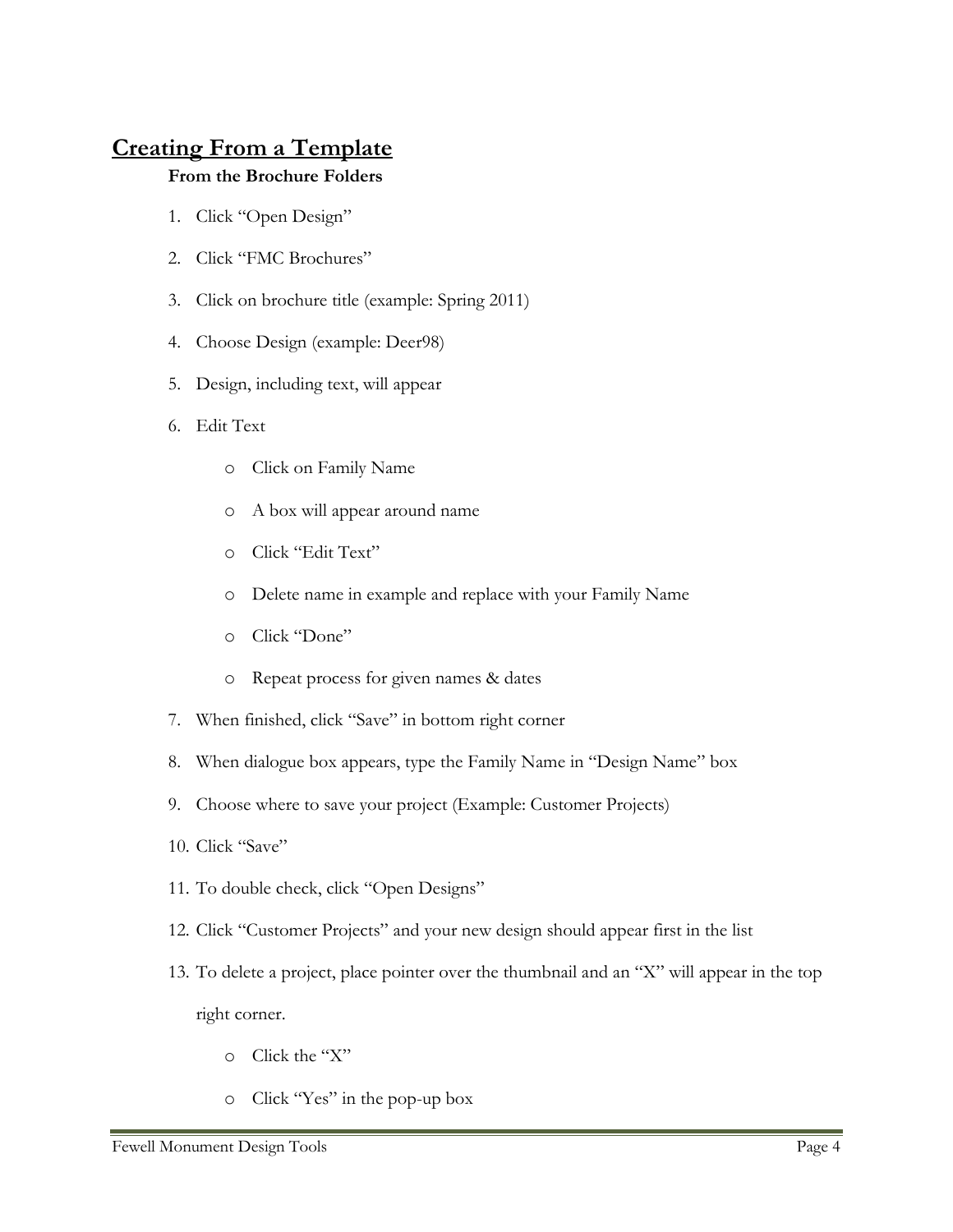# **Creating From a Template**

### **From the Open Design Folders**

- 1. Click "Open Design"
- 2. From the list on the left, choose the category of the monument you want to design

(Example: Contemporary Shapes)

- 3. Click on the design or shape you want to use (Example: fewmink)
- 4. These designs and shapes will appear in their standard sizes. To adjust the size, see "Changing Sizes"
- 5. Click text to edit
	- a. A box will appear around the text
	- b. Click "Edit Text"
	- c. Replace with new text
	- d. Click "Done"
	- e. Repeat process for any other text on monument
- 6. When finished, click "Save" in lower right corner
- 7. When dialogue box appears, type the Family Name in "Design Name" box
- 8. Choose where to save your project (Example: Customer Projects)
- 9. Click "Save"
- 10. To double check, click "Open Designs"
- 11. Click "Customer Projects" and your new design should appear first in the list
- 12. To delete a project, place pointer over the thumbnail and an "X" will appear in the top right corner.
	- a. Click the "X"
	- b. Click "Yes" in the pop-up box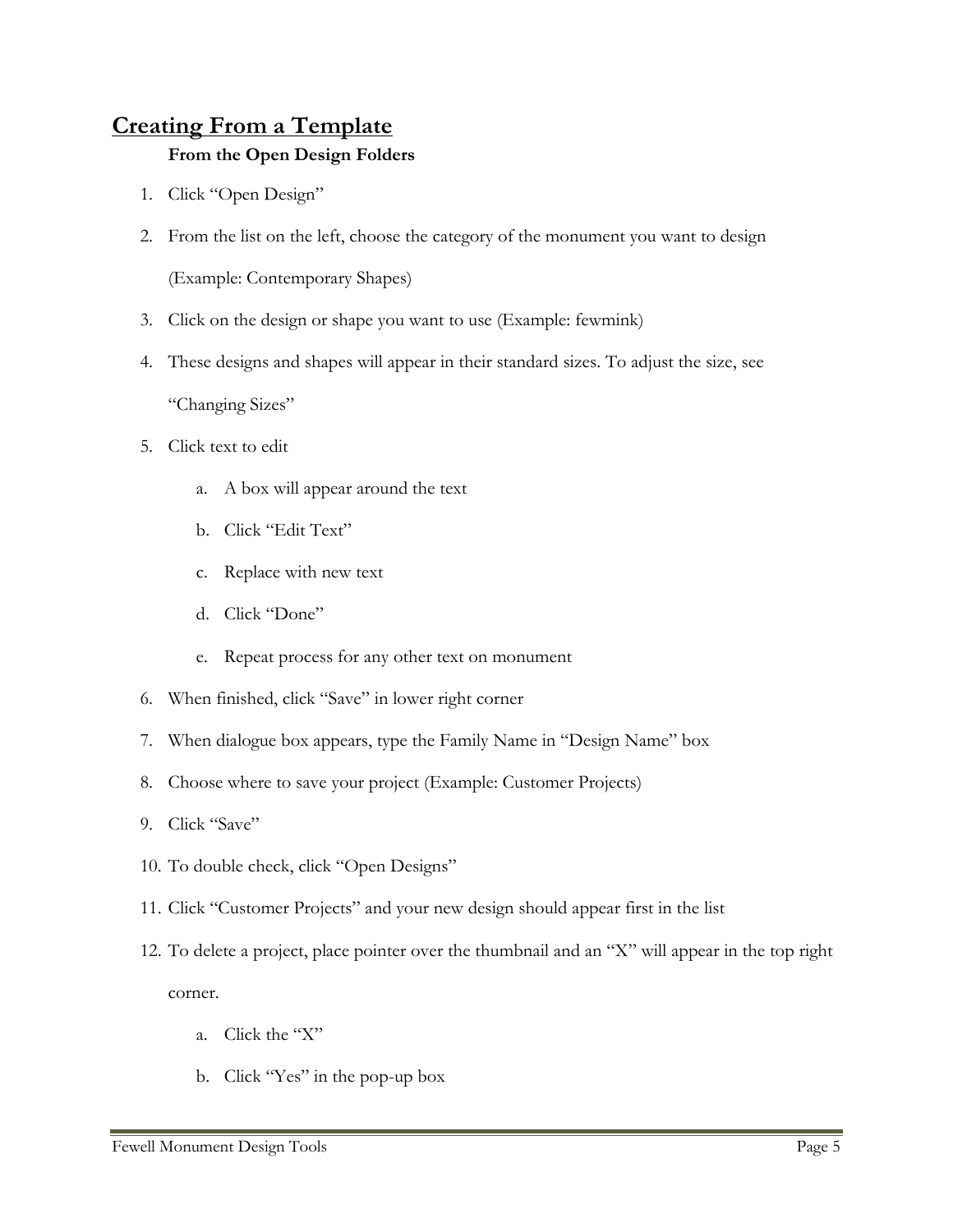# **Creating From Scratch – Overview**

- 1. Choose your die from Markers, Traditional or Custom on the left side of Design Tools
- 2. In bottom left corner, make size adjustments
	- a. Tablet
		- i. Place pointer over first size (no need to click) Width and type desired size. When you type in new size and move pointer, the change will take effect and be reflected in drawing.
		- ii. Place pointer over middle size for thickness
		- iii. Place pointer over last size for height
		- iv. Choose polish P2, P3 or P5
	- b. Base
		- i. Repeat previous steps in Base line
- 3. Choose granite color using color palette in lower left corner or from the color pop-up menu under the tool section in the lower left corner of the die or base. (For more information on changing granite colors, see "Changing Granite Colors")

4. Add Art

- a. Click "Add Art"
- b. Choose category from "Add Art" pop-up menu (Example: Animals > Birds> Hummingbirds> hummingbirds03)
- c. Art will be placed in the center of the die.
- d. Click and drag art to desired location
- e. Resize using the diagonal arrow in the righthand corner of art
- f. Click outside of art to accept changes (for more details, see "Adding Art")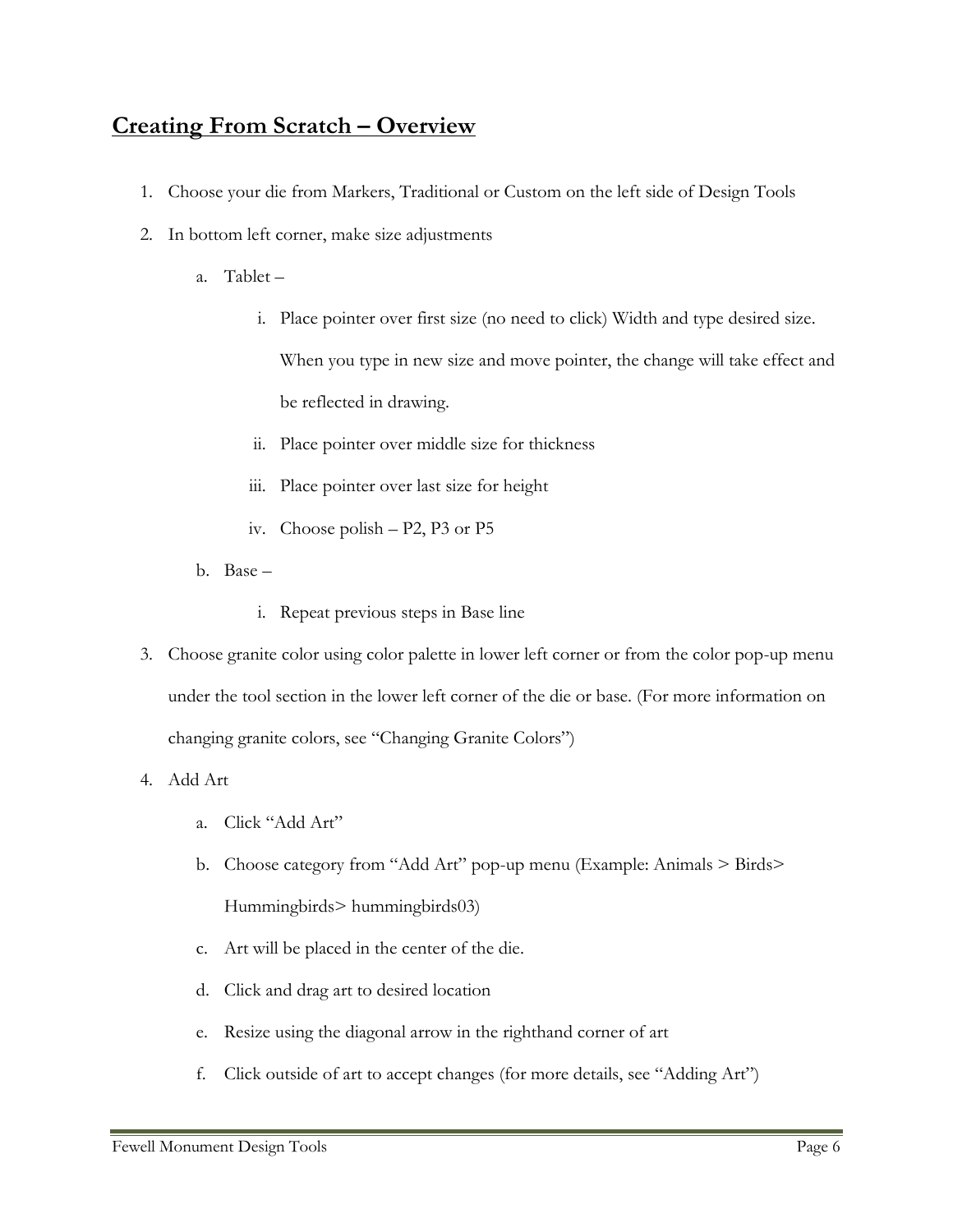g. Repeat for additional art.

### 5. Add text

- a. Click "Add Text"
- b. Type Family Name in text box
- c. Using the text menu at the top of the screen, choose your font, size and alignment
- d. Click "Done"
- e. Click and drag name into position
- f. Repeat for names and dates. *Remember*: the standard is 1.25" for names and 1" for dates. Anything smaller than this may not be able to be V-Sunk.

### 6. Add Panel

- a. Click "Add Panel"
- b. Choose panel category
- c. Resize panel using vertical and horizontal arrows
- d. Place under text
	- i. If it appears the text is the same color as the panel, click on the text, and using the "Sinkage Colors" in the lower right, select a darker color
- 7. When finished, click "Save" in lower right corner
- 8. When dialogue box appears, type the Family Name in "Design Name" box
- 9. Choose where to save your project (Example: Customer Projects)
- 10. Click "Save"
- 11. To double check, click "Open Designs"
- 12. Click "Customer Projects" and your new design should appear first in the list
- 13. To delete a project, place pointer over the thumbnail and an "X" will appear in the top right corner.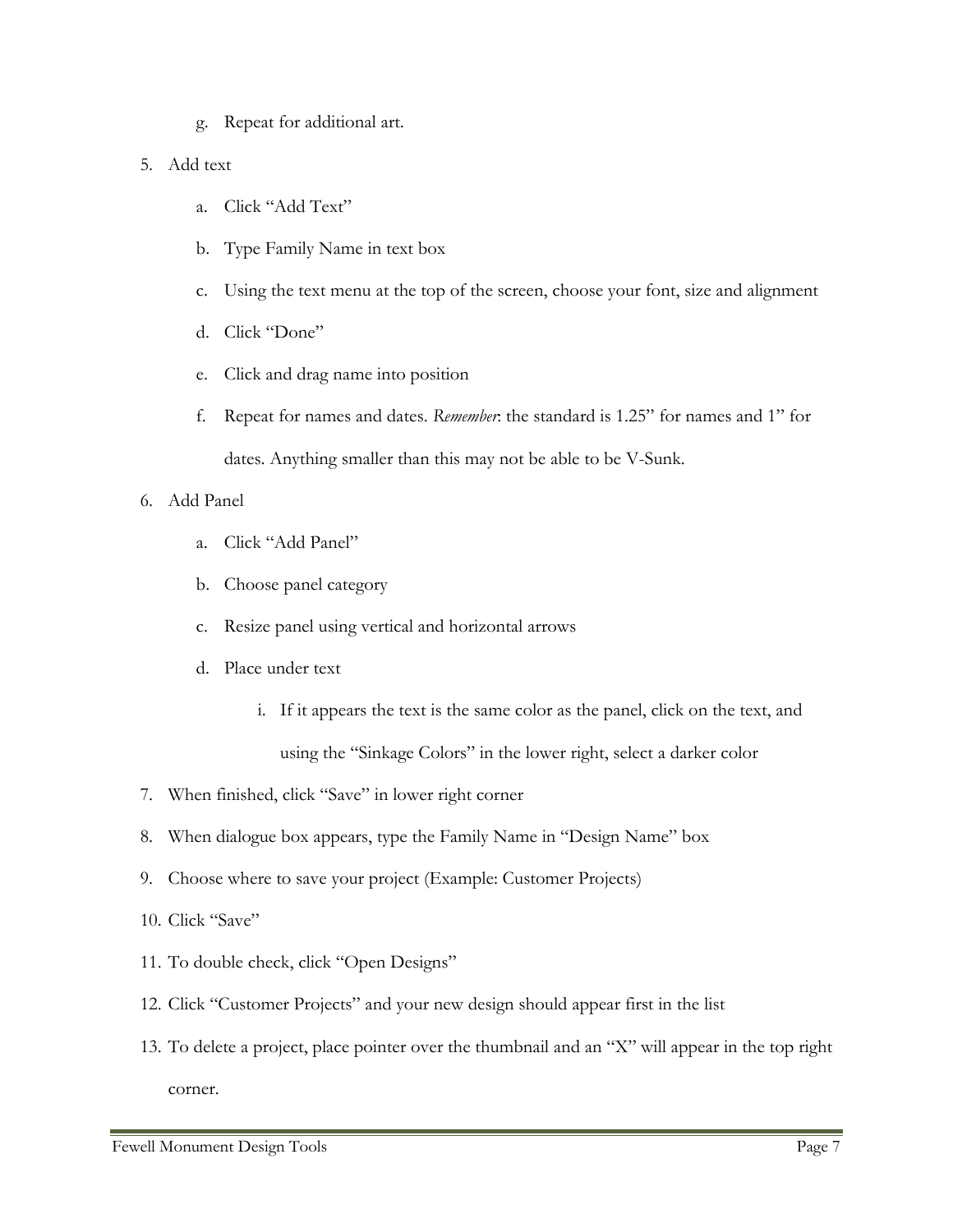- a. Click the "X"
- b. Click "Yes" in the pop-up box

# **Picking a Shape**

There are three categories for dies – Markers, Traditional and Custom. These are located on the left side of Design Tools.

### Markers

Under Markers you can choose Flat, Bevel, Slants (Straight, Serp, or oval) or Western Slants (straight, flat or oval)

### Traditional

Traditional options are Serp, Exaggerated Serp, ½ Serp Left, ½ Serp Right, Straight and Oval

### Custom

Special Shape monuments are available under the Custom pop-up menu. All dies can be resized in the lower bottom corner or Design Tools, but be aware that resizing a Special Shape die will result in the need to special order the stone and will more than likely affect pricing.

### Adding More Than 1 Die

- Click "Add Tablet" button at the bottom left corner of Design Tools
- Input desired sizes
- To change die type, click on die then select shape from the Markers, Traditional or Custom Folders.
- To change colors, see "Changing Granite Colors"

# **Add a Sub Base**

To add a sub base, click on the "Add Sub Base" button under the sizes in the bottom left corner. Adjust sizes by typing them in and choose PT, P5 or MGN

# **Changing Sizes**

To change sizes of the die (tablet), base or sub base, simply put your pointer over the dimension you wish to change and type in the new size.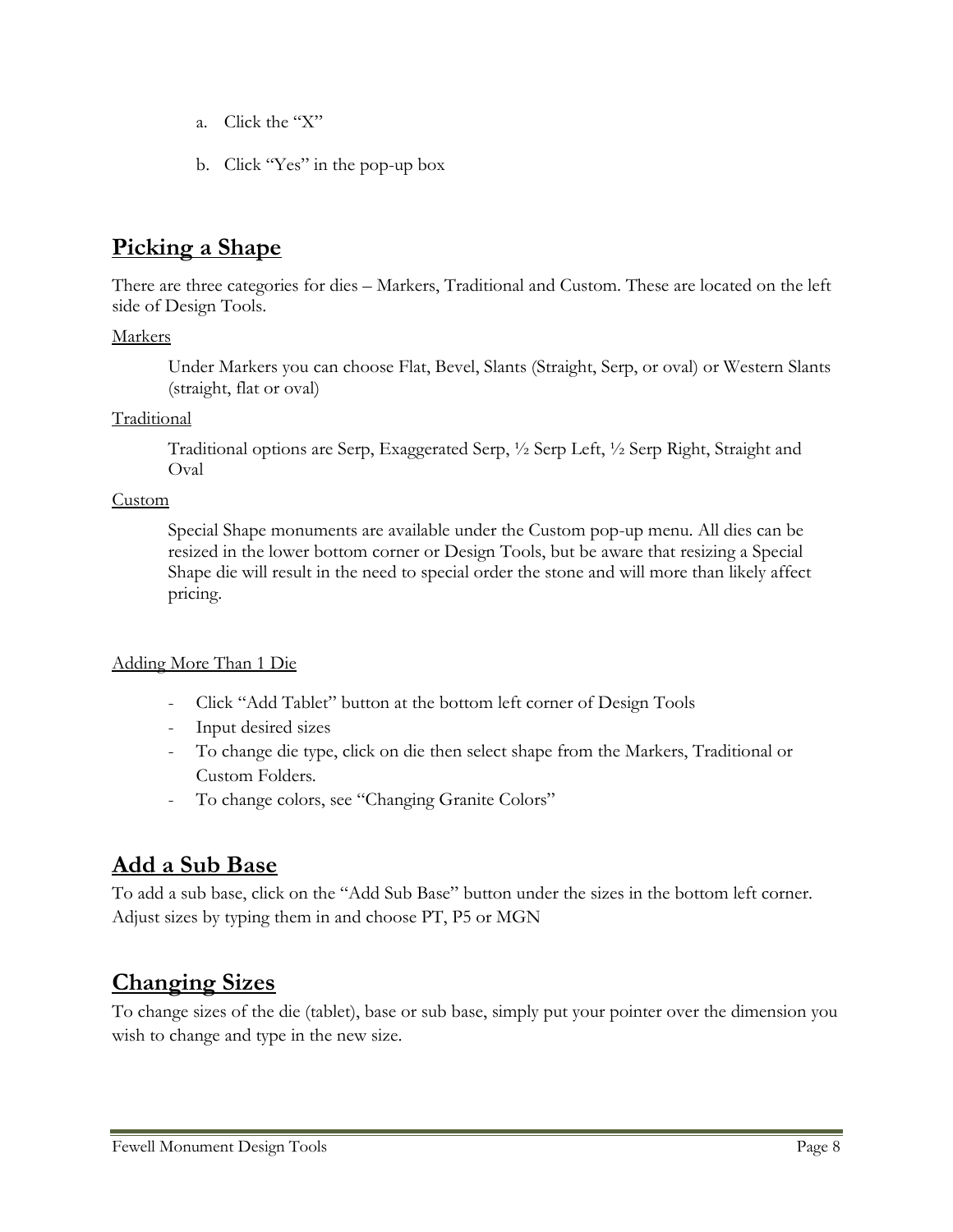# **Changing Granite Colors**

### Colors Palette

To change the granite color using the Colors Palette, simply click on the granite color you would like to use. The preset colors represent our most popular granites. (To change these, see "Managing Material Selection").

Changing a color from the colors palette changes the color of all of the pieces (die, base, sub base) on the screen.

### Colors Pop-up Menu

The colors pop-up menu allows you to change the granite color of an individual piece. For example, if you had a black die and base, but wanted to add a grey sub base, you would do so like this:

- 1. Add Sub Base, adjust sizes and choose P5
- 2. Click on the sub base in the design window
- 3. Place your pointer over the tools icon on the lower left corner of the sub base. A menu will pop-up. Put your pointer over "Colors" and a colors menu will appear. Click the grey and only the color of the sub base will change.

This process can be repeated on any piece, including vases.

# **Adding Art**

In the Art libraries the laser art is all shown with a black background. If it doesn't have a background it is sandblast art.

### Laser Art

- Click "Add Art"
- Click the category of the design you wish to use. Many of the categories have sub-

categories that further breakdown the classifications.

- Click on the design you want to use. It will appear in the center of the die.
- Click and drag to move into position
- Click the design to resize. NOTE: Most resizing should be done using the diagonal arrow in the lower right corner of the design.
- Laser art can be resized to any size, larger or smaller.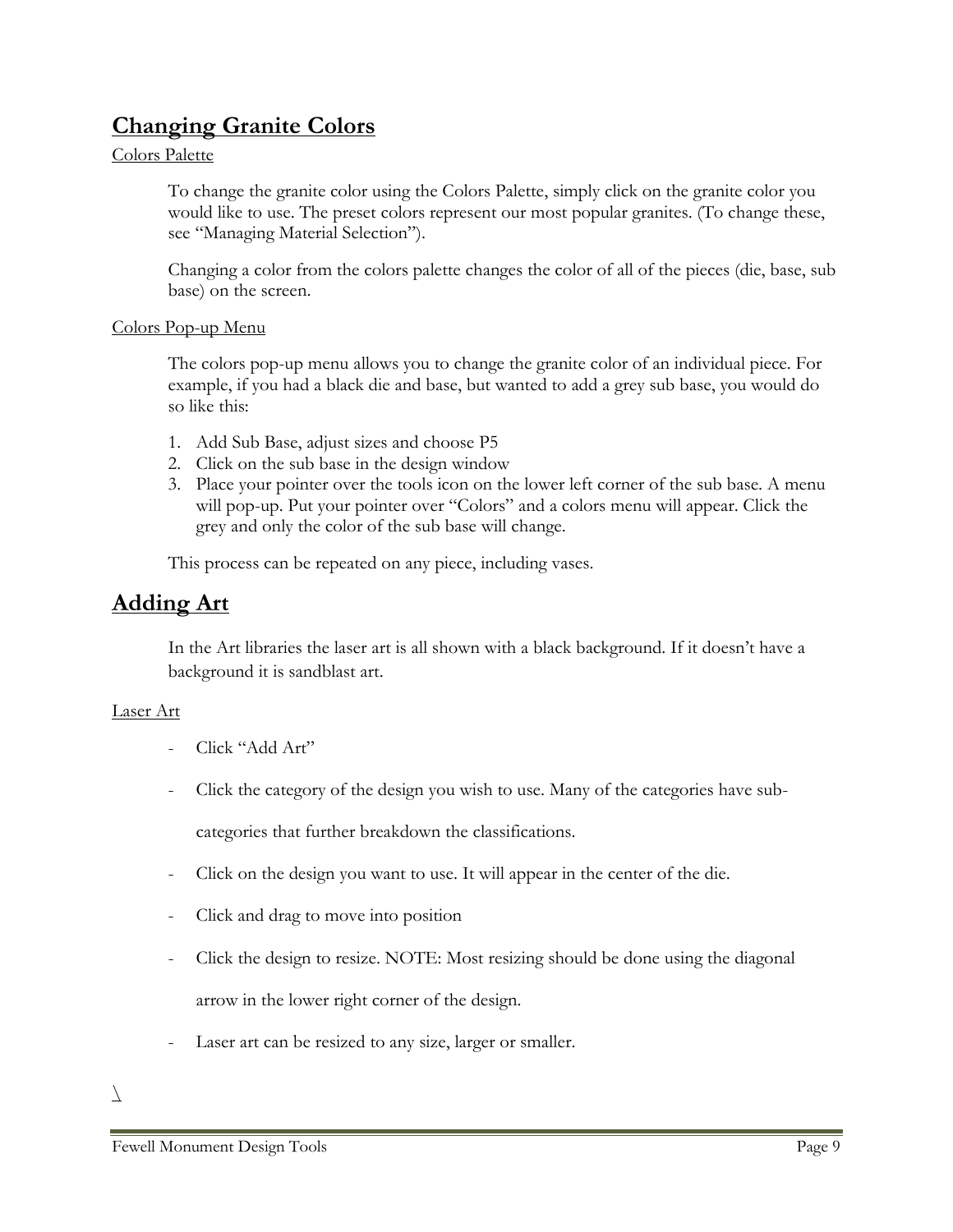### Sandblast Art

- Click "Add Art"
- Click the category of the design you wish to use. Many of the categories have subcategories that further breakdown the classifications.
- Click on the design you want to use. It will appear in the center of the die.
- Click and drag to move into position
- Some designs may come in looking steeled and white. If so, click on the design, then,

from the "Sinkage Colors" below the base, choose the middle option.

- Click art to resize using the diagonal arrow in the lower right corner. NOTE: If a sandblast design is made larger, blast lines may need to be re-drawn before production. There is also a limit to how small a design can be shrunk. These limits are preset into Design Tools.

### Manipulating Art

When you click on a piece of artwork, six options are available to you:

| Click to rotate the design                                            |                                                                       |  |
|-----------------------------------------------------------------------|-----------------------------------------------------------------------|--|
| Click to delete art                                                   |                                                                       |  |
| Use to resize horizontally                                            |                                                                       |  |
| Use to resize all dimensions                                          |                                                                       |  |
| Use to resize vertically                                              |                                                                       |  |
| Placing your pointer over this icon reveals three additional options: |                                                                       |  |
| Copy                                                                  | This will create an exact duplicate of the art                        |  |
|                                                                       | This will flip the art to the other side of the monument if the art   |  |
|                                                                       | is in the corner. If you use flip before moving the art, it will flip |  |
|                                                                       | it over in the same location.                                         |  |
| Mirror                                                                | This will put an exact duplicate, flipped, on the opposite side       |  |
|                                                                       | while retaining the original piece of art.                            |  |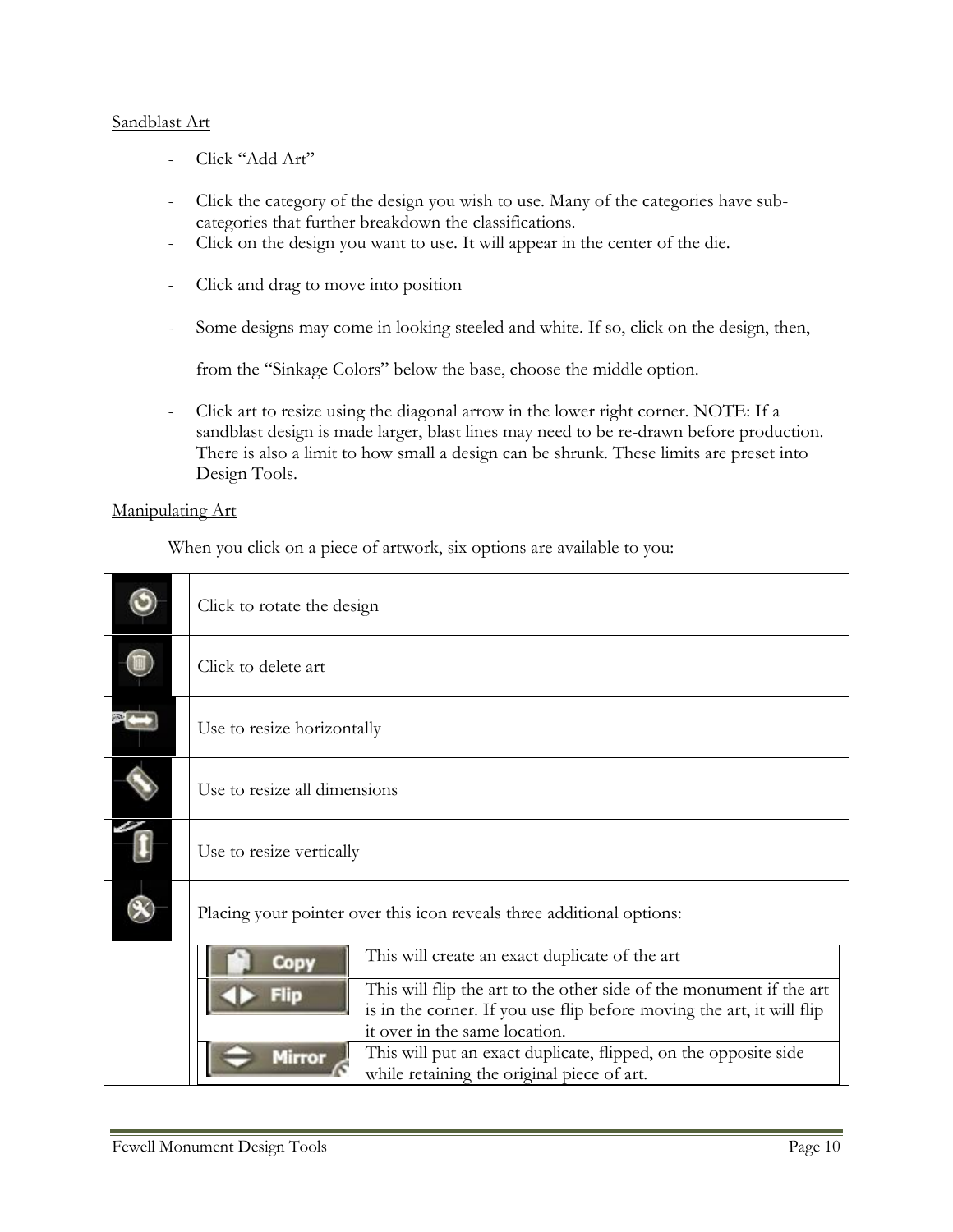### Adding Custom Art/Images

### Through "Add Art"

There may be times when you want to add a piece of custom artwork to your Design Tools proof, for example to show a family a general idea of a portrait placement. To do that:

- Click "Add Art"
- Click the "Upload an image" button in the right bottom corner of the menu.
- Click "Browse" to find the art on your computer.
- Click "Start Upload"
- NOTES:
	- o Art added through this method does not appear in the Art libraries. If you wish to use it multiple times it must be put in each time or add through "Manage Components."
	- o Added art cannot be discounted and is considered custom art
	- o Added portraits cannot be used to produce actual stone. A high quality scan or the original photograph must be provided along with order.

### Manage Components

To add art to your art library, follow these steps:

- Click on "My Account"
- Under "My FMC Design Tools Account" click "Manage Components"
- Click "Add New Component"
- For Sandblast Art:
	- o Click on the category you wish to add art to
	- o Under "Style," click "Frosted Appearance"
	- o At the top of the page click the plus icon and choose the file you wish to add

from your computer. You will see that the image has been queued.

- o Click "Save" at bottom of page
- o Click "Next Step"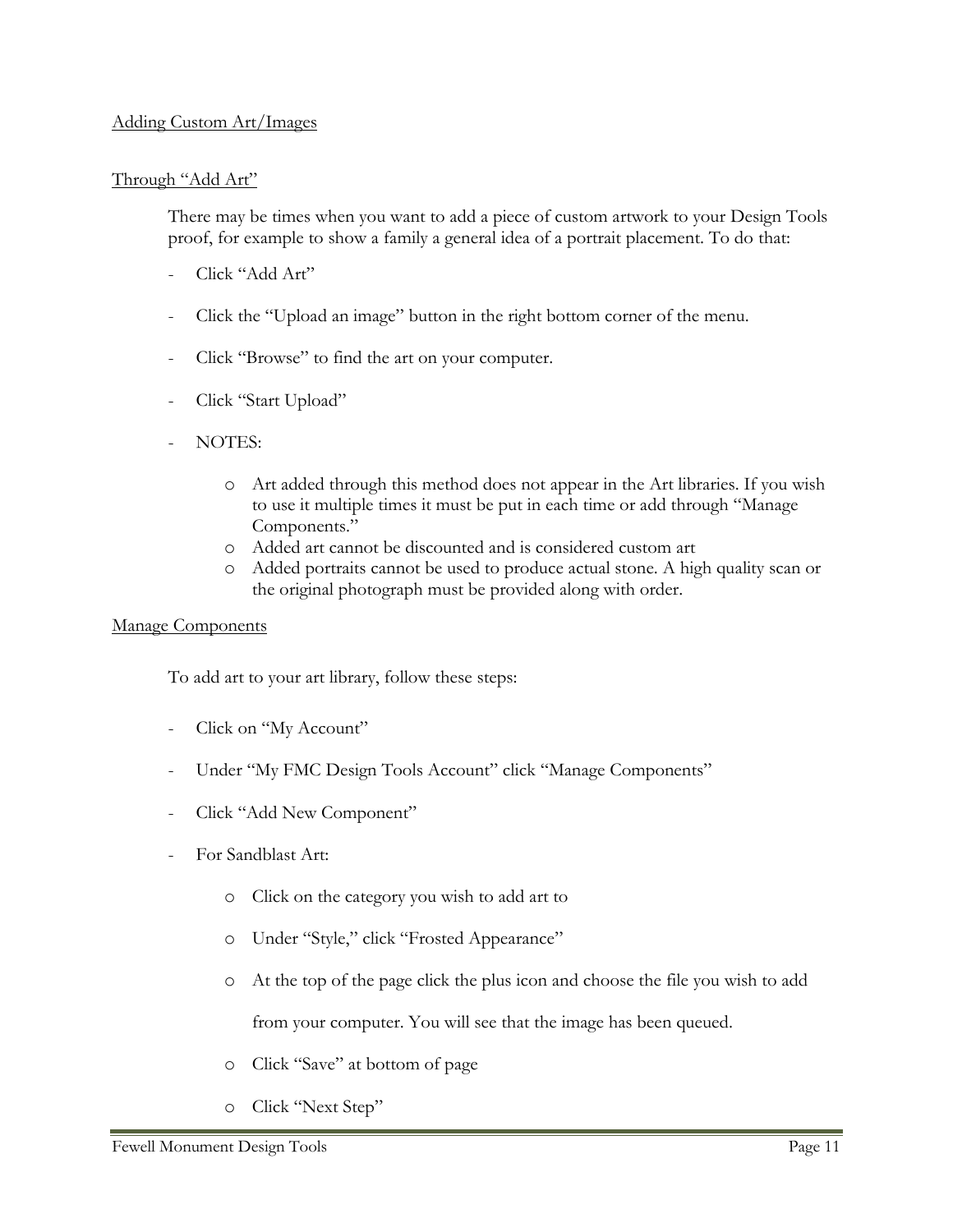- o Input title (if different than file name)
- o Input Minimum width and height measurements
- o Click "Done Editing"
- o NOTES ON ARTWORK (for best results):
	- Make the largest size 800 pixels (or less). Remember to scale proportionally.
	- Save in GIF format with transparency
	- **Polished areas need to be transparent; Steeled or Frosted areas need to be** white; Blast lines and sunk areas need to be black
- For Laser Art:
	- o Click on the category you wish to add art to
	- o Under "Style," click "Keep Color"
	- o Under "Etching Special Instructions" choose the best description of the design
	- o At the top of the page click the plus icon and choose the file you wish to add

from your computer. You will see that the image has been queued.

- o Click "Save" at bottom of page
- o Click "Next Step"
- o Input title (if different than file name) (no Minimum width and height

measurements are required for laser art)

- o Click "Done Editing"
- o NOTES ON ARTWORK (for best results):
	- Make the largest measurement 800 pixels (or less) Remember to scale proportionally.
- *Added art cannot be discounted and is considered custom art*
- *Added portraits cannot be used to produce actual stone. A high quality scan or the original photograph must be provided along with order.*

-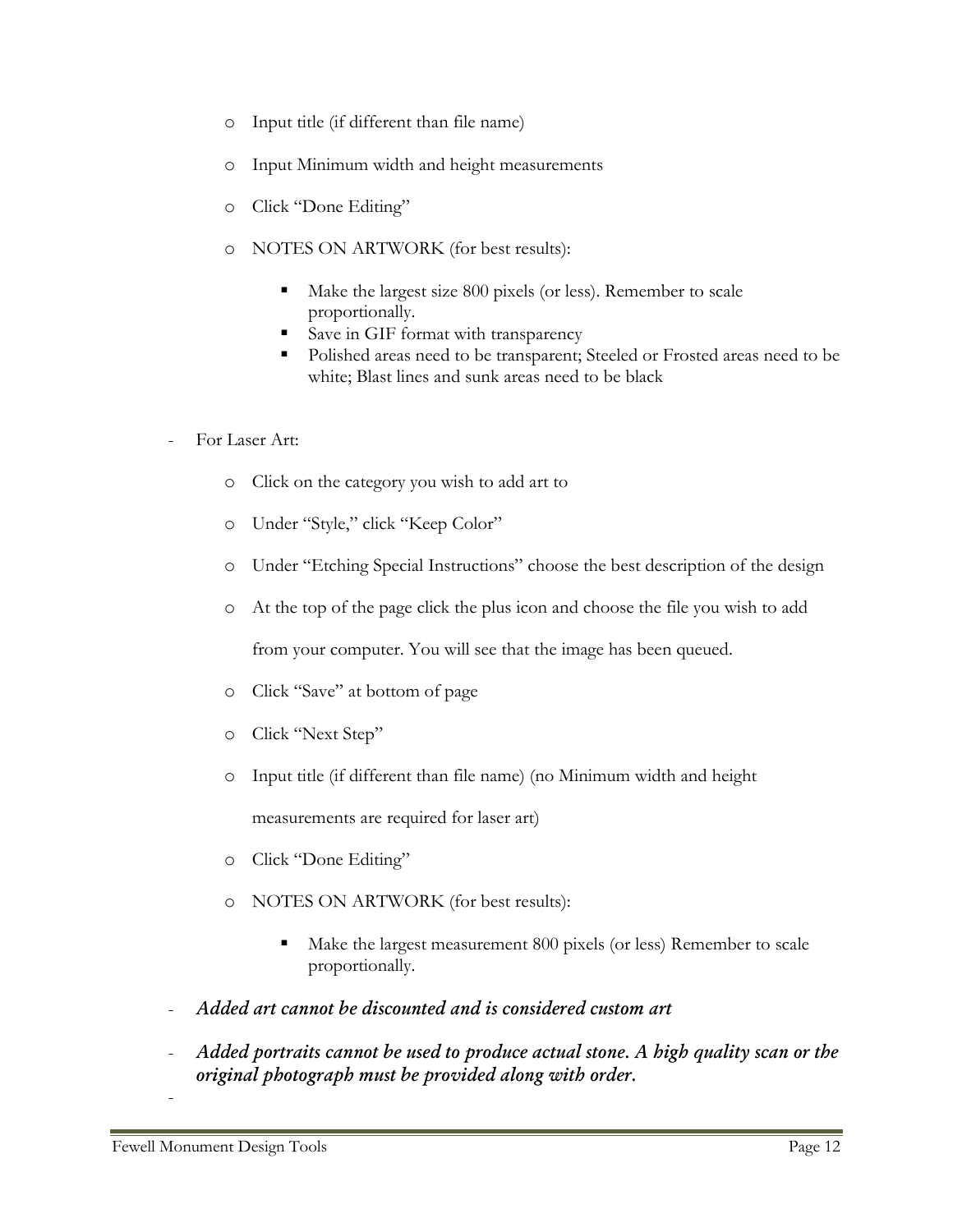### Editing/Deleting Custom Art

- Click on "My Account"
- Under "My FMC Design Tools Account" click "Manage Components"
- Components (art and designs) you've added will appear on the right. If you are looking for a particular design you've added, highlight the category and click "Apply"
- Click on the name of the design you want to edit or delete
- On the next screen you will be able to:
	- o Rename your design
	- o Adjust minimum width and height
	- o Makes notes about the design
	- o Change "Etching Special Instructions"
- After making changes, click "Save"
- To delete, click "Delete"
- On the next screen, click "Delete" **NOTE:** Deleted items cannot be recovered. If the design is needed again it will have to be re-uploaded.

# **Adding Panels**

Panels are added in the same way you add art to your monument.

- Click "Add Panel"
- Click on the category for the panel you want to add.
- Click on the panel and use the vertical and horizontal resize arrows to make the panel the correct size. Panel can be resized after text is added. NOTE: You may need to adjust Sinkage Color of text for it to properly show on the panel.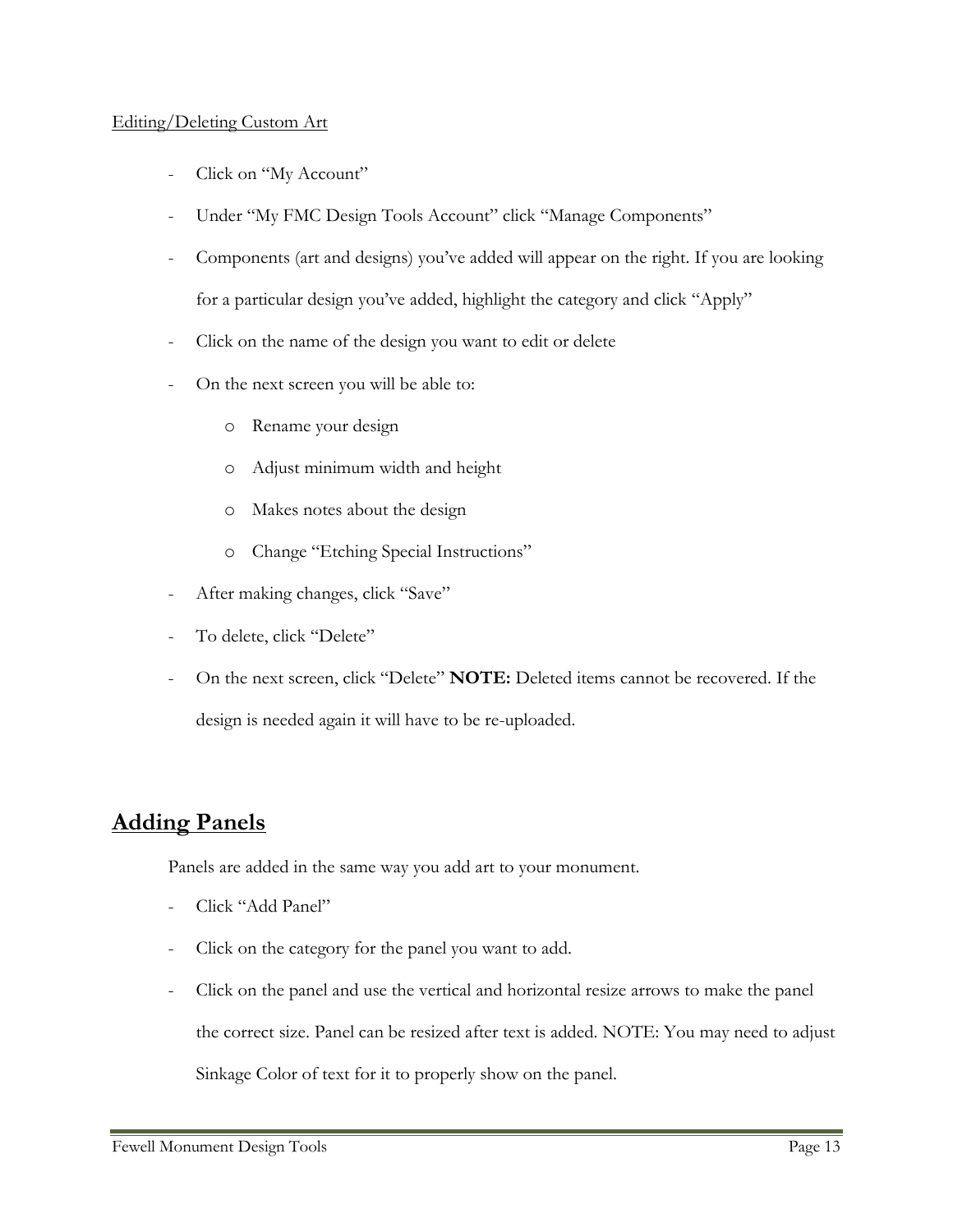# **Adding Text**

### Family Name

- Click "Add Text"
- When the box appears, type Family Name
- Using the menu along the top of the screen:
	- o Choose Font
	- o Choose Size
	- o Choose Alignment (left justified, center, right justified)
	- o Effect:
		- $\blacksquare$  V-Cut The default effect
		- $\blacksquare$  Frost For use on black or darker colors
		- Polish Must be in a panel. The area around the name will be frosted while the letters are polish.
		- Outline Outline is used along with either the Frost or Polish options

### Names & Dates

- Click "Add Text"
- Type given name, hit enter
- Type dates
- To change font, use menu at top
- To change sizes, highlight the text you want to resize and chose size form menu.
- **Things to keep in mind:**
	- o The standard starting sizes for names is 1.25" and 1" for dates
	- o Lettering below .75" cannot be sandblasted unless it is in Vermarco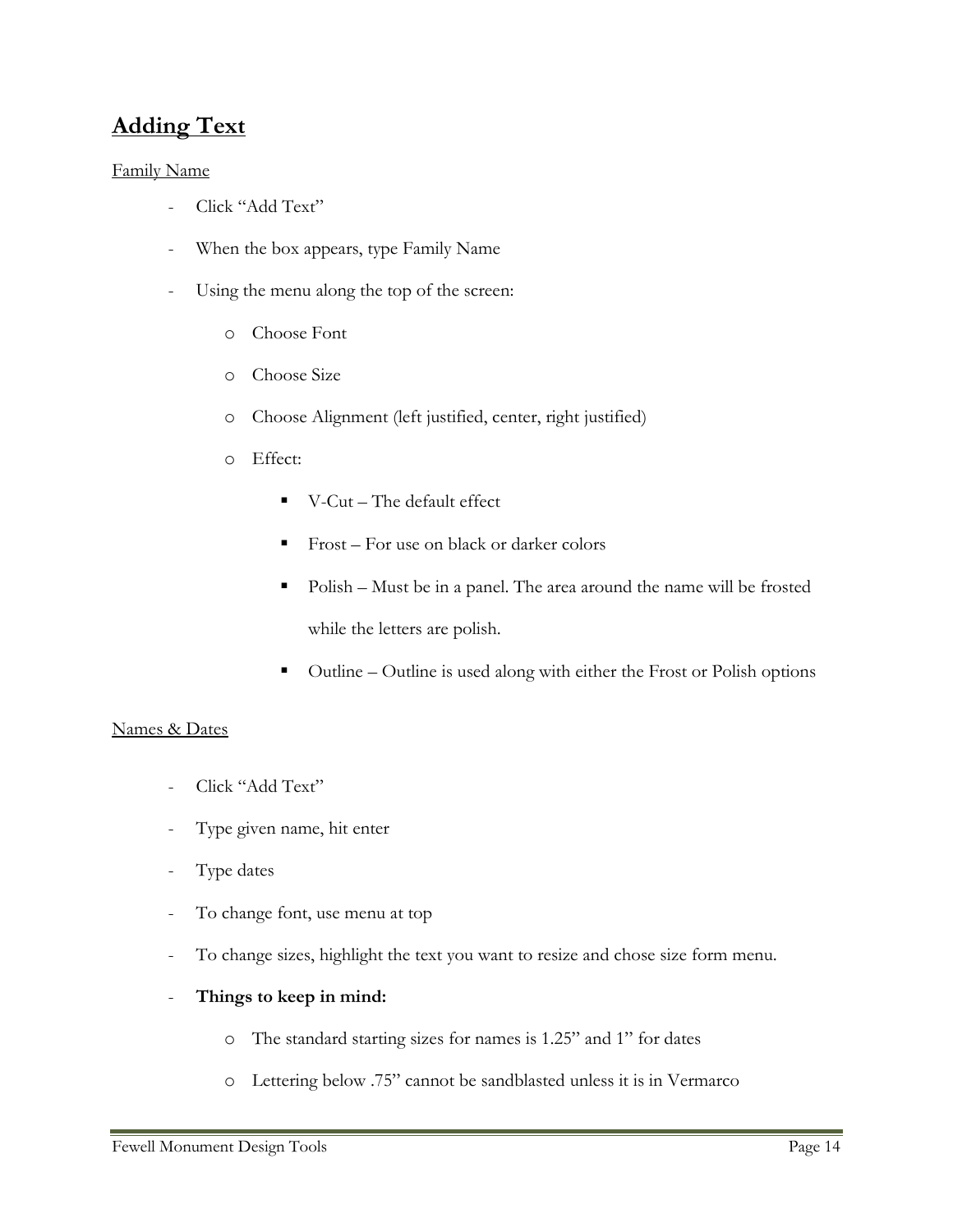o Letters can be skinned at .5", depending on the font. Fonts can be lasered much smaller than skinned or v-sunk.

### **Inscriptions**

- Click "Add Text"
- Type inscriptions
- Using the menu at the top of Design Tools:
	- o Select font
	- o Select size
	- o Select align
- **Things to keep in mind:**
	- o The standard starting sizes for names is 1.25" and 1" for dates
	- o Lettering below .75" cannot be sandblasted unless it is in Vermarco
	- o Letters can be skinned at .5", depending on the font. Fonts can be lasered much smaller than skinned or v-sunk.

# **Moving Objects**

### Multiple Objects

To move more than one object at a time, for example a Family Name and a panel, there are two options:

- Click in lower right corner and drag a box around the objects you want to move. This will bundle them together. Then you can click and drag the objects around the monument.

OR

Click one of the objects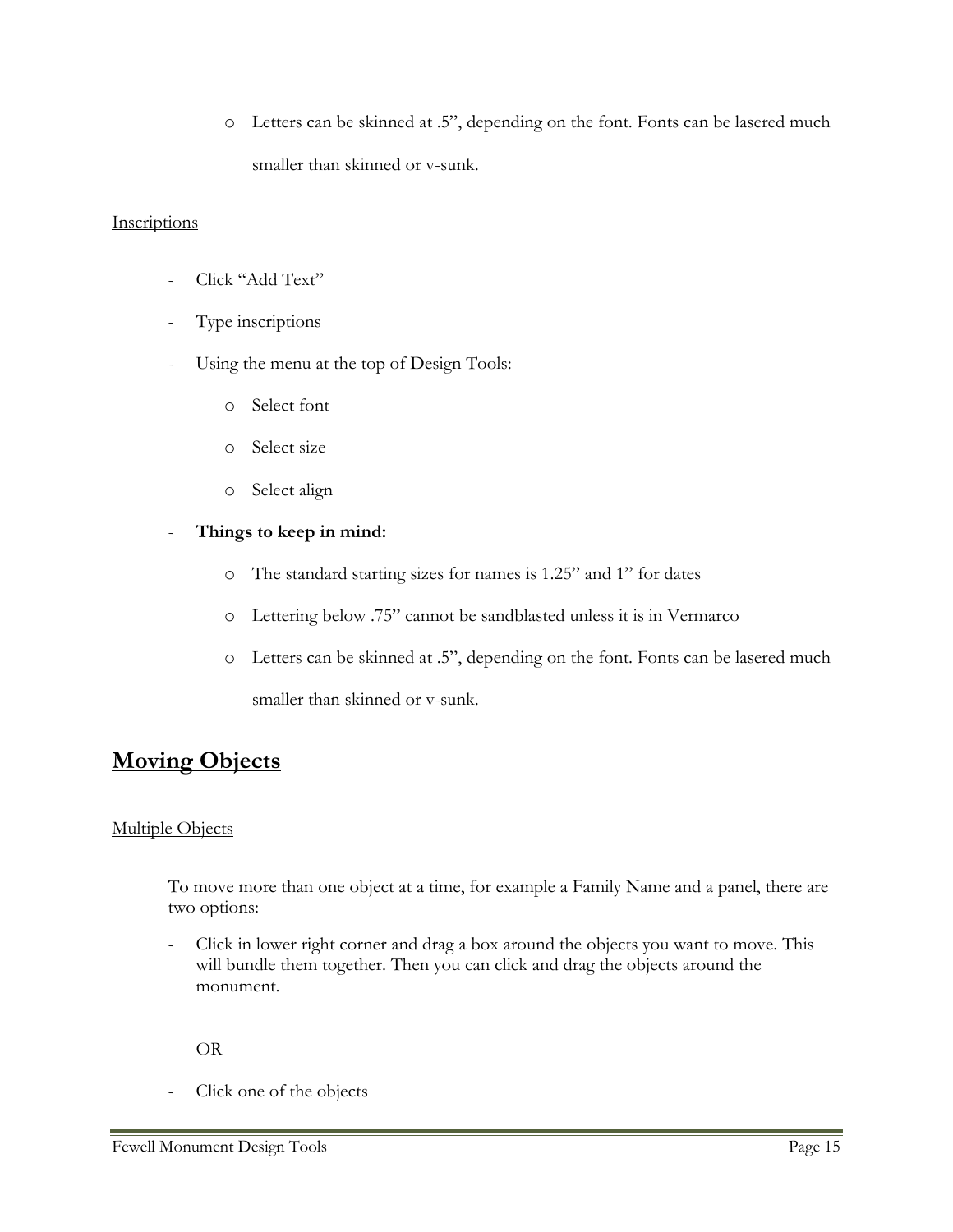- Hold the SHIFT key and click the second object (repeat for multiple objects)
- To unbundle the objects, click anywhere on the monument.

### Offset a Die

To offset a die, to place a vase, for example, move your pointer to the bottom of the die and it will become like this  $\leftarrow$  > . Click and drag the die to desired position. All objects will be moved at the same time.

# **Changing Backgrounds**

To change the background from the default white, click the "Change Background" button at the top right corner, beside the "Open Design" button. There you can select any of the preinstalled backgrounds to use on your customer proof.

# **Saving Your Design**

- Click "Save" in the lower right of Design Tools.
- Name your design (It is most helpful to use the Family Name, but don't forget to

designate front or back if you are doing both sides.

- Click on the folder you want to save the design to
- Click "Save"

# **Printing Your Design**

- Click "Print" button in the lower right of Design Tools
- To not include price, uncheck box labeled "Prices"
- TIP: When sending to Fewell, check the box labeled "Purchase Order." Doing so will list on the proof all of the design elements used for easy reference. It will also give you a place to record special instructions, such as a font request that isn't in Design Tools.
- Click "Print"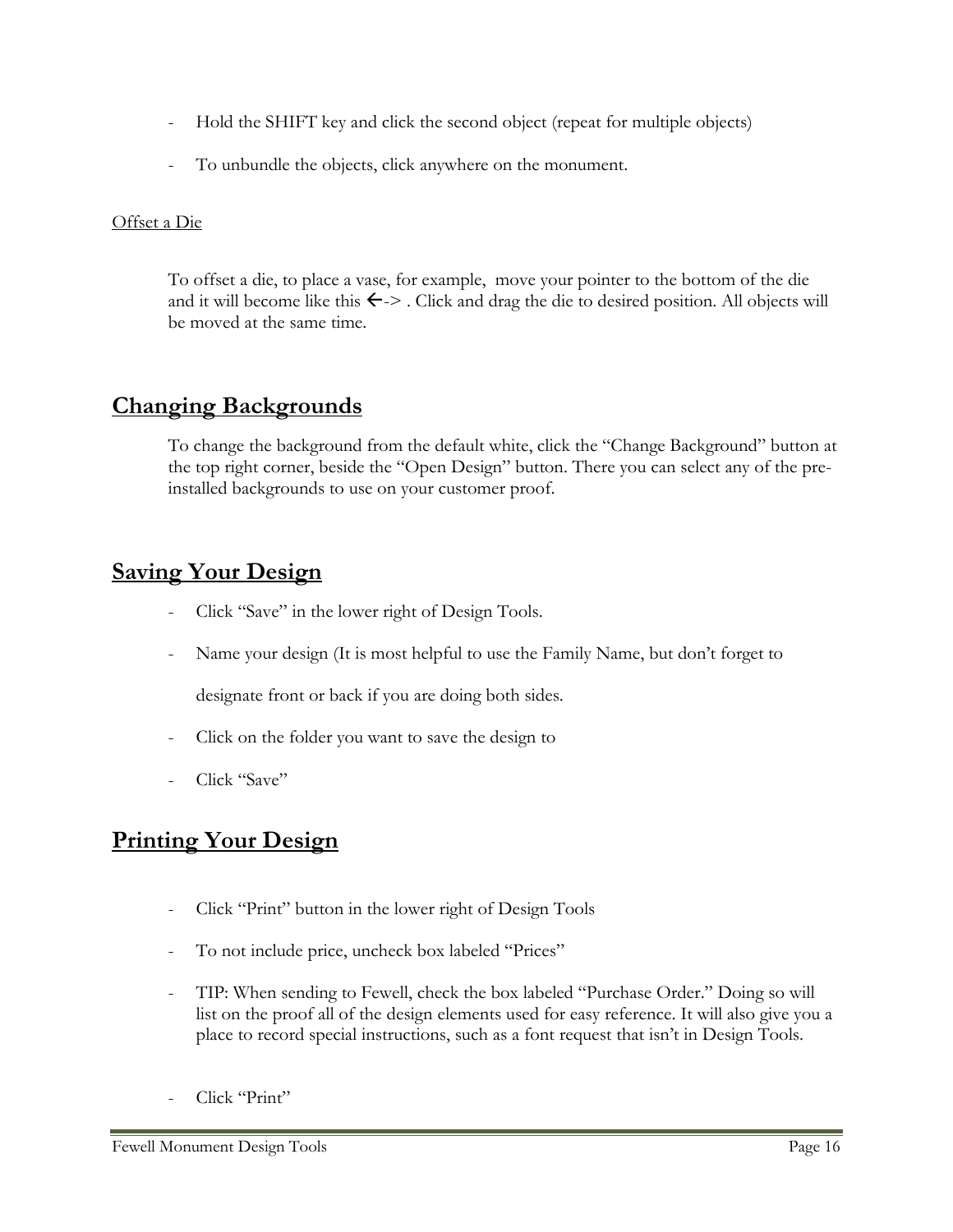# **Emailing Your Design**

- Click "email" button in the lower right corner
- To not include price, uncheck box labeled "Prices"
- TIP: When sending to Fewell, check the box labeled "Purchase Order." Doing so will list on the proof all of the design elements used for easy reference. It will also give you a place to record special instructions, such as a font request that isn't in Design Tools.
- Fill in form with email address of the person you want to send design to, their name your email address, your name and optional message.
- Click "Send Email"

# **Adding Your Logo**

When printing or emailing a proof, you can include your company logo (this is checked by default) in the lower left corner. To add your logo:

- Click "My Account" link located at the top of the page
- Under "My FMC Design Tools Account:" Click "Edit Company Profile"
- At the bottom of the form there is a box labeled "Logo"
- Click "Browse" and select the logo from your computer. "Click "Open"
- Click "Upload"
- Click "Save"

# **Managing Material Selection**

Design Tools comes preset with 12 of our most popular granite colors. There are an additional 18 colors available. To change your preset colors:

- Click on "My Account"
- Under "My FMC Design Tools Account:" click "Manage Material Selection"
- On the "Manage Material Selections" page there are two columns: "Selected Materials" and "Unselected Materials." "Selected Materials" are the granite colors that appear in the color palettes in Design Tools. There can be 12 colors selected. To swap out a color: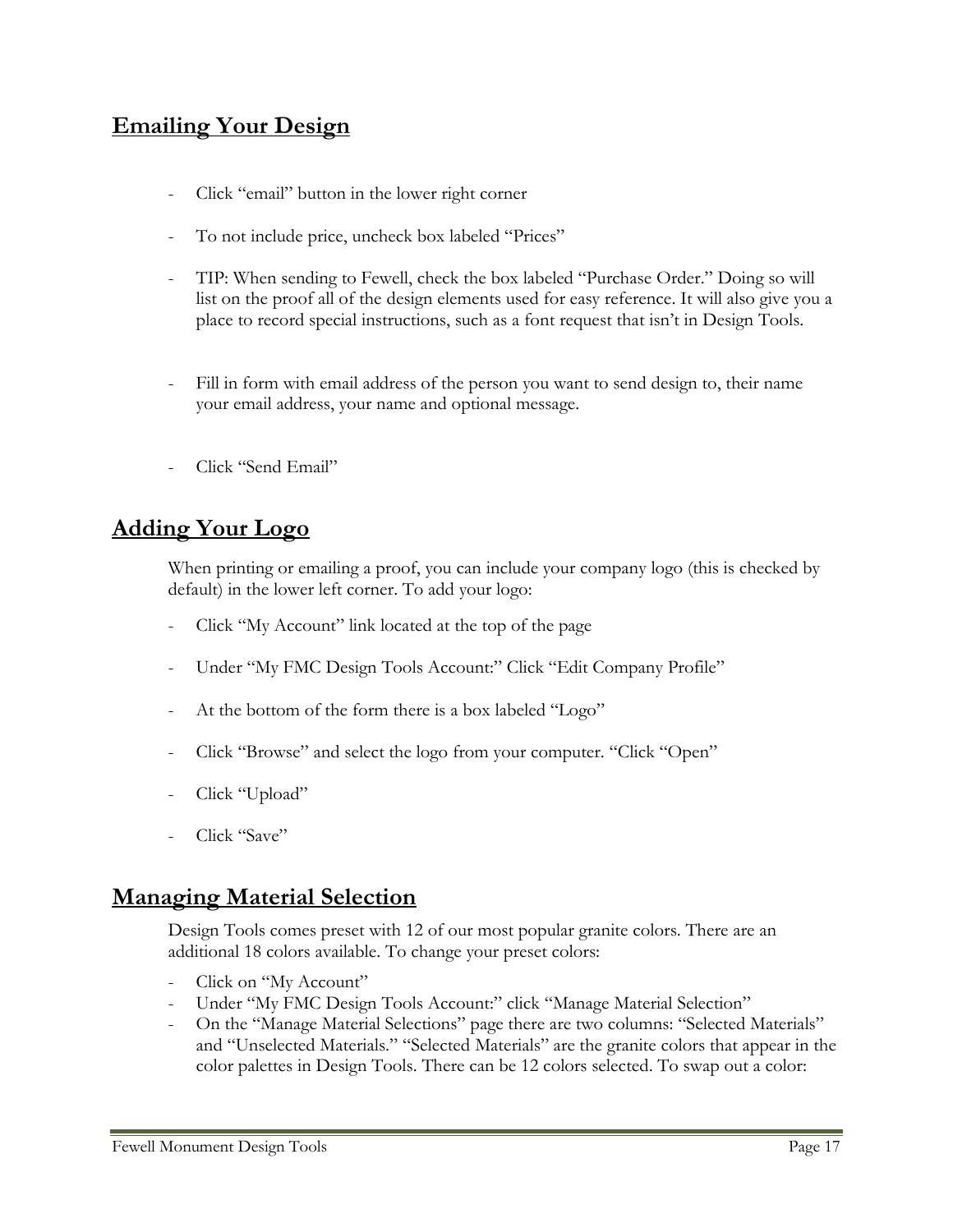- o Beside the color you want to remove form the "Selected Materials" list, click "Remove from Design Tools." That color will then move to the "Unselected Material" list.
- o In the "Unselected Materials" column, choose the color you want to add and click "Add to Design Tools" This will move it to the "Selected Materials" column.
- o To move a color within a column (for example, to put your most popular color first) click and drag the + arrow vertically.

# **Clearing Your Cache**

If you run across strange behavior within Design Tools, such as missing designs, etc, you may need to clear your cache, the place where your browser stores copies of the pages and images, to utilize the changes. The process differs slightly depending on which Internet browser you are using.

### Internet Explorer 9

- In Internet Explorer, click the Tools button (looks like a gear) in the right top corner or press ALT+X
- Click "Internet Options"
- Click the "General" tab
- In the second section, "Browsing History," click "Delete"
- In the menu make sure "Temporary Internet Files" and "Cookies" are checked
- Click "Delete"
- Click "OK"

### Firefox (10)

- In Firefox, at the very top, click "Firefox"
- Click "Options"
- On "Options" menu, click "Privacy"
- Click "Clear your recent history"
- In pop-up menu, choose the range. "Everything" is recommended
- Under "Details" make sure "Cookies" and "Cache" are checked
- Click "Clear Now"
- Click "OK"

### Google Chrome

- Click the Wrench icon in the right top corner
- Click "Options"
- Click "Under the Hood"
- Click "Clear Browsing Data" button
- In the pop-up menu, choose range "The beginning of time" is recommended